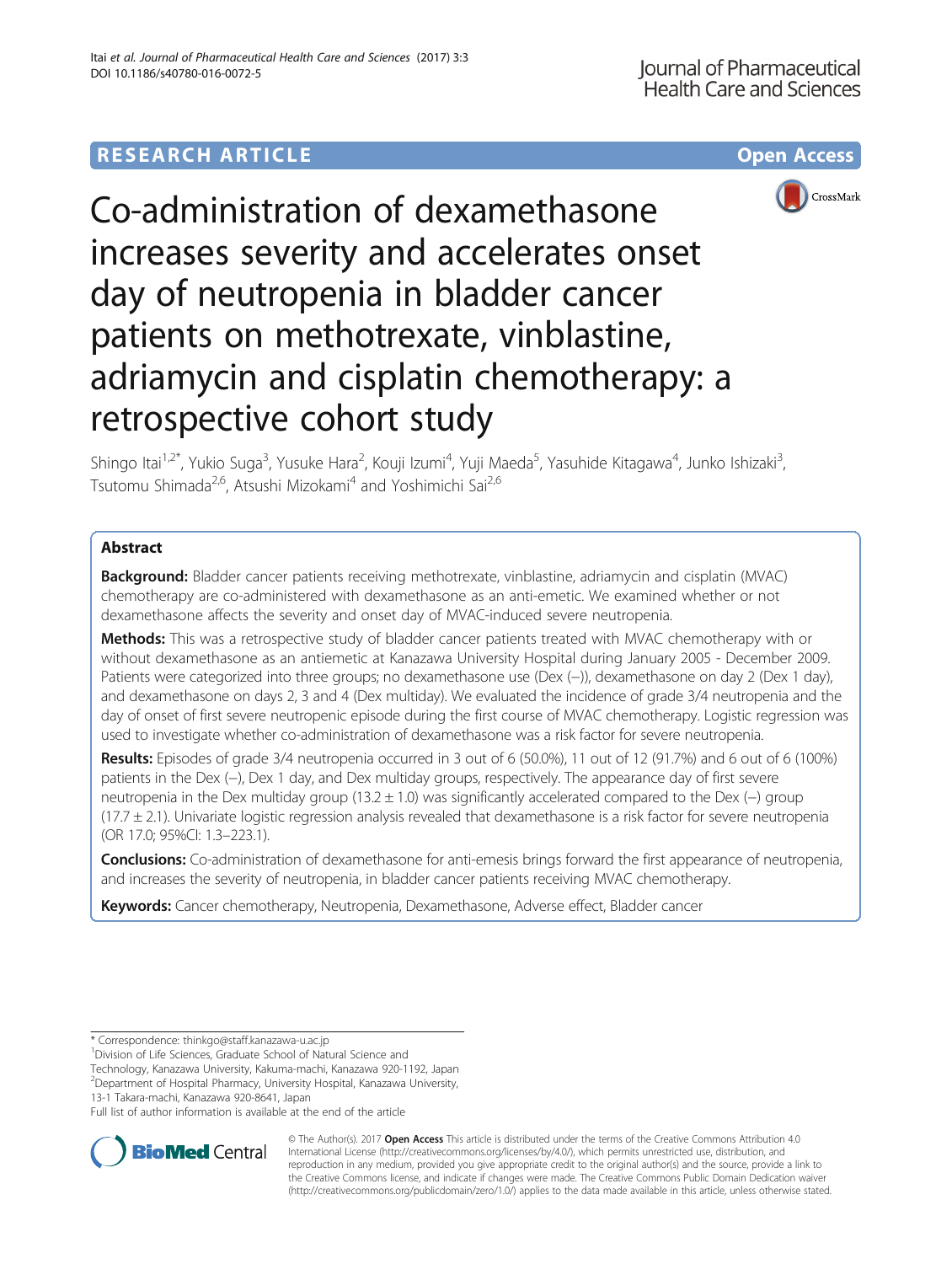## Background

Cancer chemotherapy with methotrexate, vinblastine, adriamycin and cisplatin (MVAC) is considered a standard therapy for urothelial cancer throughout the United States, Europe, Canada and Japan [[1\]](#page-4-0). The MVAC regimen was developed about 30 years ago for transitional cell carcinoma of urothelium [\[1](#page-4-0)]. In a multicenter phase 3 trial, MVAC was shown to provide a survival advantage over cisplatin alone (median survival, 12.5 months vs 8.2 months, respectively) in patients with metastatic urothelial carcinoma [[2](#page-4-0)]. However, the toxicity of MVAC is significant, with about 3–4% incidence of drug-related deaths, 20–25% incidence of nadir sepsis, and 58% incidence of grade 3/4 myelosuppression [[1, 3](#page-4-0)]. Therefore, patients on MVAC therapy require frequent blood tests to monitor adverse effects.

Dexamethasone is effective for the prevention of emetogenic chemotherapy-induced nausea and vomiting (CINV) [[4](#page-4-0)]. Anti-emetic guidelines such as those of the Multinational Association of Supportive Care in Cancer, the European Society of Medical Oncology, the American Society of Clinical Oncology, and the National Comprehensive Cancer Network recommend dexamethasone for prevention of CINV in patients given anti-tumor agents with low, moderate or high emetic risk [[5, 6](#page-4-0)]. It was reported that dexamethasone enhances the anti-emetic effects of  $5-HT_3$  receptor antagonists on vomiting induced by anti-tumor agents in ferrets [\[7](#page-4-0)–[9](#page-5-0)]. Moreover, preclinical studies indicate that corticosteroid treatment prior to cytotoxic chemotherapy markedly reduced liver and bone marrow toxicity [[10](#page-5-0)–[13](#page-5-0)]. However, the safety of corticosteroid co-administration in this context has not been established.

In Kanazawa University Hospital Department of Urology, dexamethasone was initially not used for antiemesis, because of potential side-effects such as increased susceptibility to infection, diabetes and osteoporosis. But, since vomiting and nausea in urothelial patients on MVAC therapy could not be controlled without dexamethasone, co-administration of dexamethasone with MVAC therapy was started in 2006. However, we noted an increase in the incidence of severe neutropenia and an earlier onset of first severe neutropenia in patients after the introduction of dexamethasone.

We found that relatively little is known about the side effects of dexamethasone in patients receiving emetogenic cancer chemotherapy [[14](#page-5-0)], and in particular, it is not known whether co-administration of dexamethasone with cancer chemotherapy influences the severity or onset day of neutropenia.

Therefore, the aim of this study was to examine whether dexamethasone used as an anti-emetic affects the severity and/or frequency of neutropenia in bladder cancer patients receiving MVAC chemotherapy.

## **Methods**

## Data sources and cohort

This retrospective cohort study was conducted via a search of the computerized medical records at Kanazawa University Hospital. The files contain details of hospital procedures as well as patient demographics, laboratory data, drugs administered, doses, and date of administration. The study cohort was defined as all patients with urothelial cancer who received the first course of MVAC therapy at Kanazawa University Hospital from January 1st, 2005, to December 31th, 2009. Exclusion criteria included patients receiving an aprepitant, or corticosteroids other than dexamethasone.

The procedure of MVAC chemotherapy is as follows. A dose of 30 mg/m<sup>2</sup> methotrexate is administered by intravenous (IV) infusion on days 1, 15 and 22. A dose of 3.0 mg/m<sup>2</sup> vinblastine is administered by IV infusion on days 2, 15 and 22. Doses of 30  $mg/m<sup>2</sup>$  adriamycin and 70 mg/m<sup>2</sup> cisplatin are administered by IV infusion day 2. The cycle is repeated every 28 days. Urothelial patients on MVAC therapy were classified according to the duration of dexamethasone co-administration. The survey covered six patients who received no dexamethasone (Dex (−)), twelve patients who received dexamethasone (8 mg) once on day 2 of MVAC (Dex 1 day), and six patients who received multiple administrations of dexamethasone (day 2, 8 mg; day 3, 2 mg; day 4, 2 mg) (Dex multiday). Granulocyte-colony stimulating factor (G-CSF) was used only when the neutrophil count fell below 1000 cells/μL neutrophils, in accordance with Japanese health insurance treatment recommendations during this study period.  $5-HT_3$  antagonist (granisetron hydrochloride 3 mg or ondansetron hydrochloride hydrate 4 mg) was used 2 times on day 2 for all patients as another anti-emesis drug. Ticlopidine hydrochloride, aspirin, pravastatin, rosuvastatin calcium, bezafibrate, nifedipine, benidipine hydrochloride, and allopurinol, used as concomitant medicines, have been reported to cause leucopenia as a side effect. Other concomitant medications are described in Table [1.](#page-2-0)

Laboratory values were monitored at the physician's discretion, but blood counts were consistently taken around day 15 (when methotrexate and vinblastine were administered). There was no significant difference of blood test measurement times among the Dex (−), Dex 1 day and Dex multiday groups in the first course of MVAC therapy  $(11.3 \pm 2.2, 11.4 \pm 2.5,$  and  $10.0 \pm 2.3$ , respectively).

The effects of baseline laboratory data (neutrophil counts <2000 cells/μL, total bilirubin >0.5 mg/dL, aspartate aminotransferase (AST) >27 U/L, creatinine clearance <60 mL/min), age of the patient ( $>65$  y), body mass index (BMI) <23 kg/m<sup>2</sup> and male sex) were evaluated, for comparison with a retrospective study on neutropenia in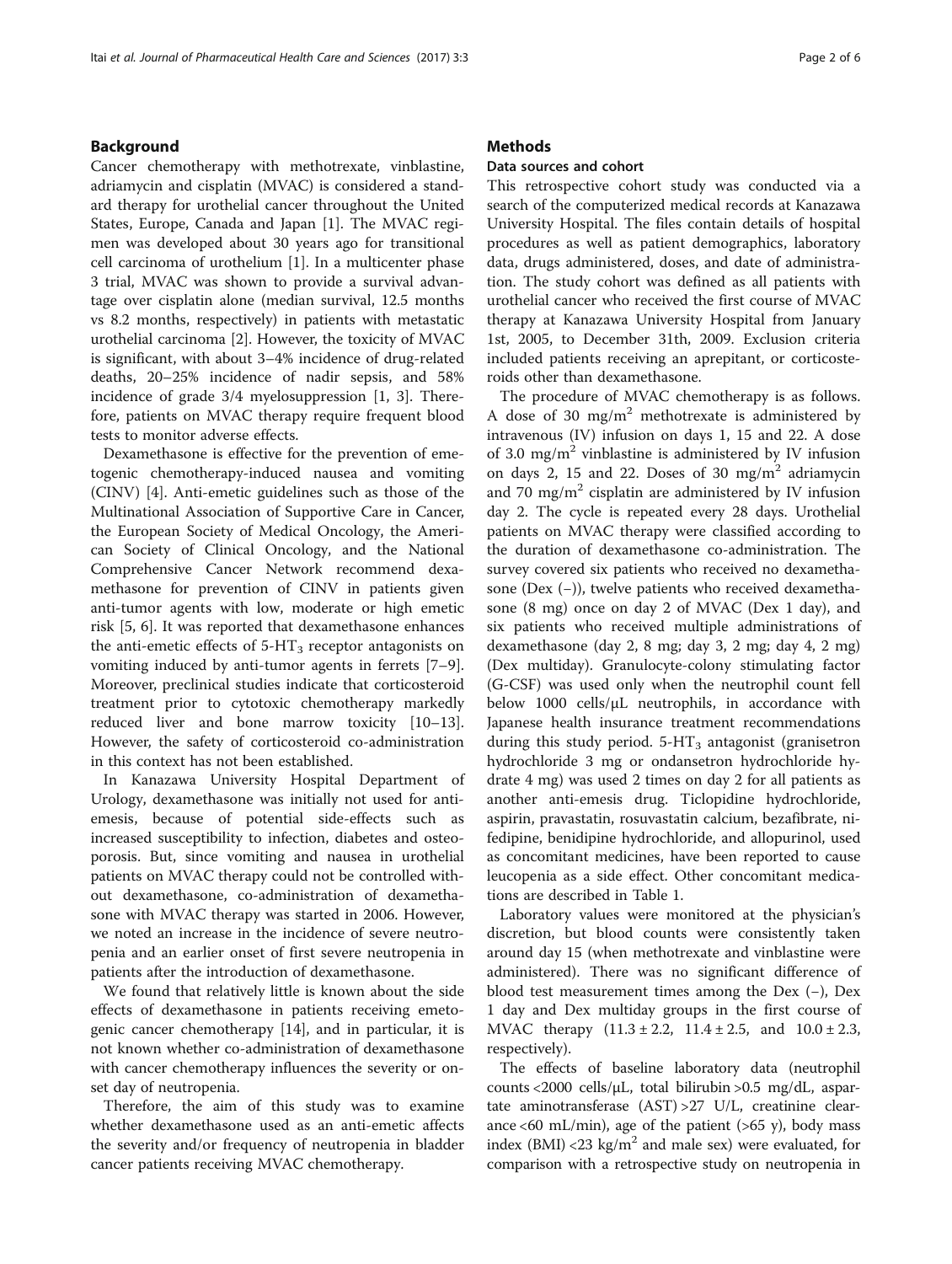## <span id="page-2-0"></span>Table 1 Patient demographics

| Dex $(-)$ $(n = 6)$  | Dex 1 day $(n = 12)$ | Dex multiday $(n = 6)$ |
|----------------------|----------------------|------------------------|
| $67.3(58-73)$        | 67.0 (57-79)         | 69.5 (57-76)           |
| 5/1                  | 12/0                 | 3/3                    |
| 5/1/0                | 10/1/1               | 6/0/0                  |
| $1.8(1.5-2.0)$       | $1.7(1.5-1.8)$       | $1.6(1.4-1.8)$         |
| 22.9 (19.8-28.1)     | 21.2 (15.9-27.5)     | 24.7 (19.3-30.0)       |
| $94.5(62.3 - 125.1)$ | 99.8 (55.6-143.7)    | 98.5 (65.9-143.8)      |
| $0.53(0.4-0.8)$      | $0.63(0.3-1.4)$      | $0.72(0.5-1.3)$        |
| 24.7 (12-31)         | $22.0(10-32)$        | $18.3(15-21)$          |
|                      |                      |                        |
| 83.3                 | 33.3                 | 100                    |
| 50                   | 33.3                 | 50                     |
| 50                   | 41.7                 | 33.3                   |
| 50                   | 50                   | 50                     |
|                      |                      |                        |

Data are mean values (range in parentheses)

PS performance status, AST aspartate transaminase, 5HT serotonin, BMI body mass index

lung cancer patients [[15](#page-5-0)]. BMI was calculated as weight  $(kg)/\text{height}^2$  (m<sup>2</sup>).

Nadir neutrophil counts after MVAC chemotherapy were recorded as the major outcome. We defined severe neutropenia as grade 3 or 4 neutropenia according to the Common Terminology Criteria for Adverse Events, version 4.0.

This study was carried out in compliance with the requirements of the Ethics Committee at Kanazawa University (protocol No.1008). All analyses were performed using anonymized data.

## Statistical analysis

Descriptive statistics were used for patients' baseline clinical characteristics and the presence of drug administration. Continuous data are expressed as median with interquartile range. Categorical data are presented as frequency (percentage). Univariate logistic regression analyses were performed to identify risk factors for severe neutropenia. A  $p$  value less than 0.05 was considered significant.

All statistical analysis was performed using the statistical software package SPSS version 19.0J (SPSS Japan Inc., Tokyo) and Microsoft Excel 2010 (Microsoft Co. Ltd., Tokyo).

## Results

#### Patient characteristics

The demographic characteristics of the patients are summarized in Table 1. There were no significant differences in age, sex, performance status, body surface area, BMI, creatinine clearance, total bilirubin, AST and concomitant medications among the Dex (−), Dex 1 day and Dex multiday groups (Table 1).

## Severity of severe neutropenia

The incidence of severe neutropenia increased with increasing number of days of dexamethasone, and the Dex multiday group showed a significantly greater incidence of grade 4 neutropenia compared to the Dex (−) group (Table 2).

## Day of onset of first severe neutropenia

The day of onset of first severe neutropenia was defined as the first detection day of neutrophil count <1000 cells/μL after MVAC chemotherapy (started on day 1). Dexamethasone significantly accelerated the day of onset of first severe neutropenia compared to the Dex (−) group, and the Dex multiday group showed the earliest onset (Table [3\)](#page-3-0).

## Usage of G-CSF

Dexamethasone treatment tended to be associated with increased incidence of G-CSF usage compared to the Dex (−) group (Table [4\)](#page-3-0). In particular, in the Dex multiday group, all patients required G-CSF. Also, the day of

| Table 2 Severity of neutropenia in patients on the first course |  |  |
|-----------------------------------------------------------------|--|--|
| of MVAC chemotherapy                                            |  |  |

|            |          |       | Neutropenia Dex (-) $(n=6)$ Dex 1 day $(n=12)$ Dex multiday $(n=6)$ |
|------------|----------|-------|---------------------------------------------------------------------|
| G3(%)      | 50.0     | 41.7  | $\left( \right)$                                                    |
| $P$ value  |          | 1.0   | 0.18                                                                |
| G4(%)      | $^{(1)}$ | 50.0  | 100.0                                                               |
| $P$ value  |          | 0.054 | 0.002                                                               |
| $G3/4$ (%) | 50.0     | 91.7  | 100.0                                                               |
| $P$ value  |          | 0.08  | 0.18                                                                |

P values are for G3, G4 and G3/4 neutropenia with Dex (1 day or multiday) versus DEX (−), as determined by Fisher's exact test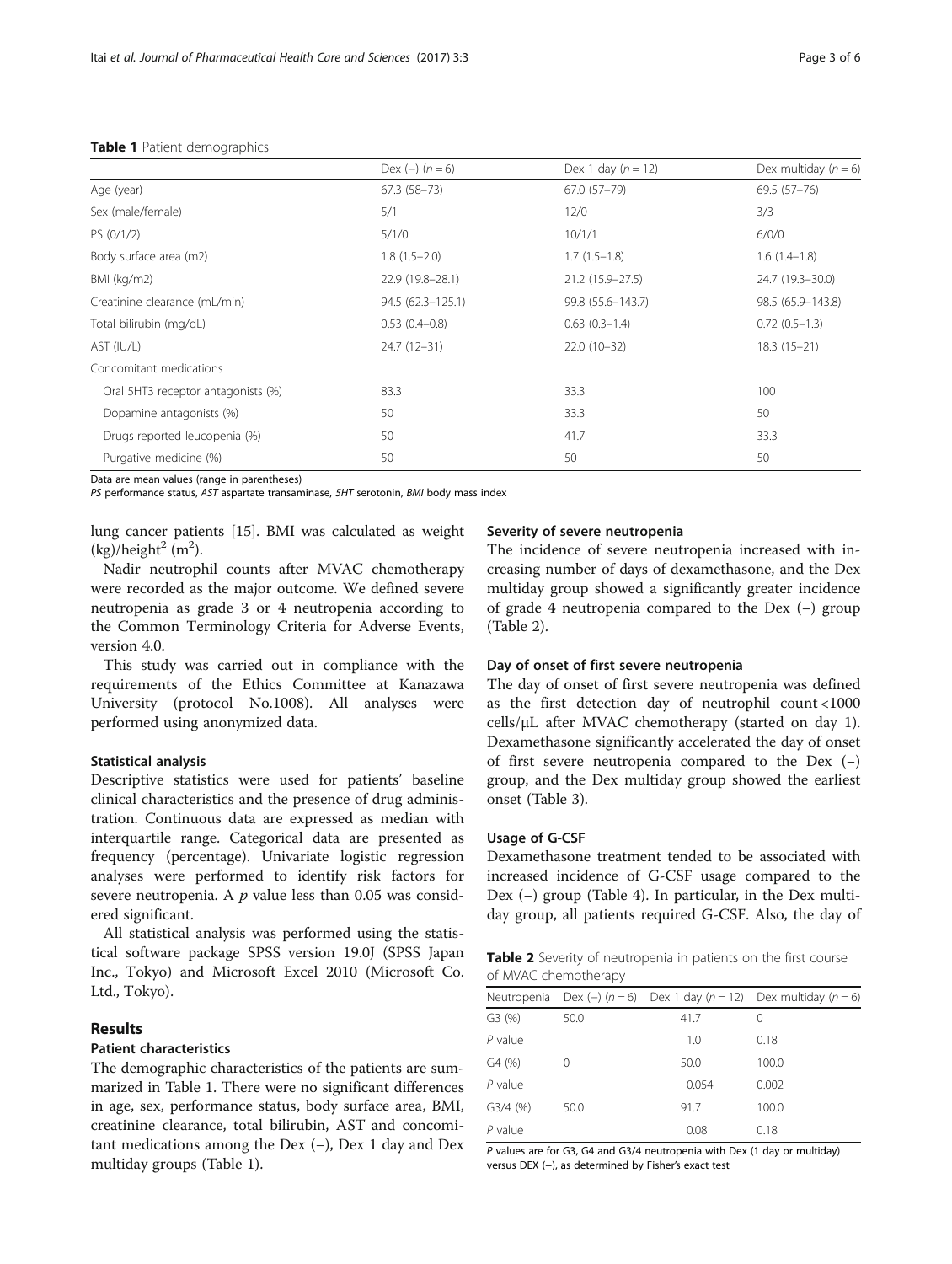<span id="page-3-0"></span>Table 3 Day of onset of first severe neutropenia in patients on the first course of MVAC chemotherapy

| Neutropenia                           | $Dev$ $(-)$<br>$(n=3)$ | Dex 1 day<br>$(n = 11)$ | Dex multiday<br>$(n=6)$ |
|---------------------------------------|------------------------|-------------------------|-------------------------|
| Day of onset of severe<br>neutropenia | $17.7 \pm 2.1$         | $15.1 + 2.1$            | $13.2 + 1.0$            |
| $P$ value                             |                        | 0.113                   | 0.008                   |

Data are mean  $\pm$  SD.  $P$  values are for day of onset of severe neutropenia with Dex (1 day or multiday) versus Dex (-), as determined by ANOVA with post hoc Tukey's test

onset of the first G-CSF use was significantly accelerated compared to the Dex (−) group.

## Risk factors for severe neutropenia

Univariate logistic regression analysis showed that dexamethasone use was associated with severe neutropenia, with odds ratios of 17.0 (95% CI 1.3 to 223.1) (Table 5). Neutrophil counts <2000 cells/μL and aspartate aminotransferase (AST) >27 U/L could not be analyzed because appropriate patients were not present in all groups. Other factors showed no association with severe neutropenia.

## **Discussion**

This is the first report to suggest that co-administration of dexamethasone for anti-emesis induces severe neutropenia in patients receiving MVAC chemotherapy. The severity of MVAC-induced neutropenia was increased dose-dependently by dexamethasone, and the first onset of severe neutropenia was brought forward. Because severe neutropenia is an indication for reduced dose of anti-cancer agents, co-administration of dexamethasone appears likely to diminish the effectiveness of MVAC therapy. In particular, first severe neutropenia appeared around day 13 in the DEX multiday group, so that these patients would not be eligible to receive administration of methotrexate and vinblastine on day 15 of MVAC chemotherapy.

Current clinical practice guidelines recommend the use of G-CSF for prevention of febrile neutropenia [\[16](#page-5-0)], but during this clinical study period, G-CSF was given only when the neutrophil count fell below 1000 cells/μL, in accordance with Japanese health insurance treatment

Table 4 G-CSF usage at the first course of MVAC chemotherapy

|                                                | $(n=6)$ | $(n=12)$       | $Dev$ $(-)$ Dex 1 day Dex multiday<br>$(n=6)$ |
|------------------------------------------------|---------|----------------|-----------------------------------------------|
| G-CSF use (%)                                  | 50      | 75             | 100                                           |
| $P$ value                                      |         | 0.34           | 0.18                                          |
| Day of Onset of first G-CSF use $18.0 \pm 2.0$ |         | $15.1 \pm 2.7$ | $13.7 + 1.5$                                  |
| $P$ value                                      |         | 0.17           | 0.04                                          |

P values are for G-CSF use with Dex 1 day and multiday versus Dex (−), as determined by Fisher's exact test

Onset day of G-CSF first use data are mean  $\pm$  SD. P values are for onset day of G-CSF use with Dex (1 day or multiday) versus Dex (−), as determined by ANOVA with post hoc Tukey's test

| Variable      | Incidence of severe OR |                       | $P$ value |
|---------------|------------------------|-----------------------|-----------|
|               | neutropenia (%)        | (95% CI)              |           |
| Dexamethasone | $(+)$ : 94.4           | 17.0 (1.3-223.1) 0.03 |           |
|               | $(-): 50.0$            |                       |           |
| Age (>65 y)   | $(+)$ : 88.2           | $3.0(0.33 - 27.2)$    | 0.33      |
|               | $(-): 71.4$            |                       |           |
| Female        | Female: 75.0           | $0.5(0.04 - 7.0)$     | 0.63      |
|               | Man: 85.0              |                       |           |
| PS ( > 0)     | $(+)$ : 66.7           | $0.3(0.02 - 4.9)$     | 0.42      |
|               | $(-): 85.7$            |                       |           |
|               |                        |                       |           |

| Table 5 Risk factors associated with Grade 3/4 neutropenia     |
|----------------------------------------------------------------|
| among 24 patients undergoing MVAC therapy at the first course, |
| univariate logistic regression analysis                        |

| Total bilirubin (>0.5 mg/dL) (+): 90.9 |              | $3.0(0.3 - 34.0)$ | 0.38 |
|----------------------------------------|--------------|-------------------|------|
|                                        | $(-)$ : 76.9 |                   |      |
| BMI (<23 kg/m2)                        | $(+)$ : 84.6 | $1.2(0.1 - 10.5)$ | 0.86 |
|                                        | $(-): 81.8$  |                   |      |

OR odds ratio, PS performance status, BMI body mass index, CI confidence interval

recommendations at the time. Thus, we considered that G-CSF would have had no effect on the incidence of severe neutropenia during MVAC therapy with dexamethasone. Usage of G-CSF tended to be greater in groups that received Dex treatment.

Ageing, poor performance status, advanced disease, certain comorbidities, low baseline values of blood cell counts, low body surface area/BMI, treatment with myelosuppressive chemotherapies, and specific genetic polymorphisms are reported to correlate with the risk of developing febrile neutropenia [[17\]](#page-5-0). Although the present study did not include patients with advanced disease, certain comorbidities and specific genetic polymorphisms, univariate logistic regression analysis indicated that ageing, poor performance status, and BMI were not related to the incidence of severe neutropenia, and dexamethasone was the only risk factor identified for onset of severe neutropenia. The main reason for this difference may be the difference of chemotherapy regimens. MVAC chemotherapy frequently induces severe neutropenia compared to other chemotherapies, and therefore patients require careful monitoring.

Some reports have indicated that pretreatment with corticosteroids can induce tolerance to anti-cancer agents in vitro, or alter the pharmacokinetics of anticancer agents [\[10, 11\]](#page-5-0). Corticosteroid was also reported to confer resistance to cisplatin-induced apoptosis in human cervical and lung carcinoma cells [[18\]](#page-5-0). However, our patients received dexamethasone simultaneously with MVAC, and so these mechanisms may not be relevant here.

Possible mechanisms through which dexamethasone might accelerate severe neutropenia include induction of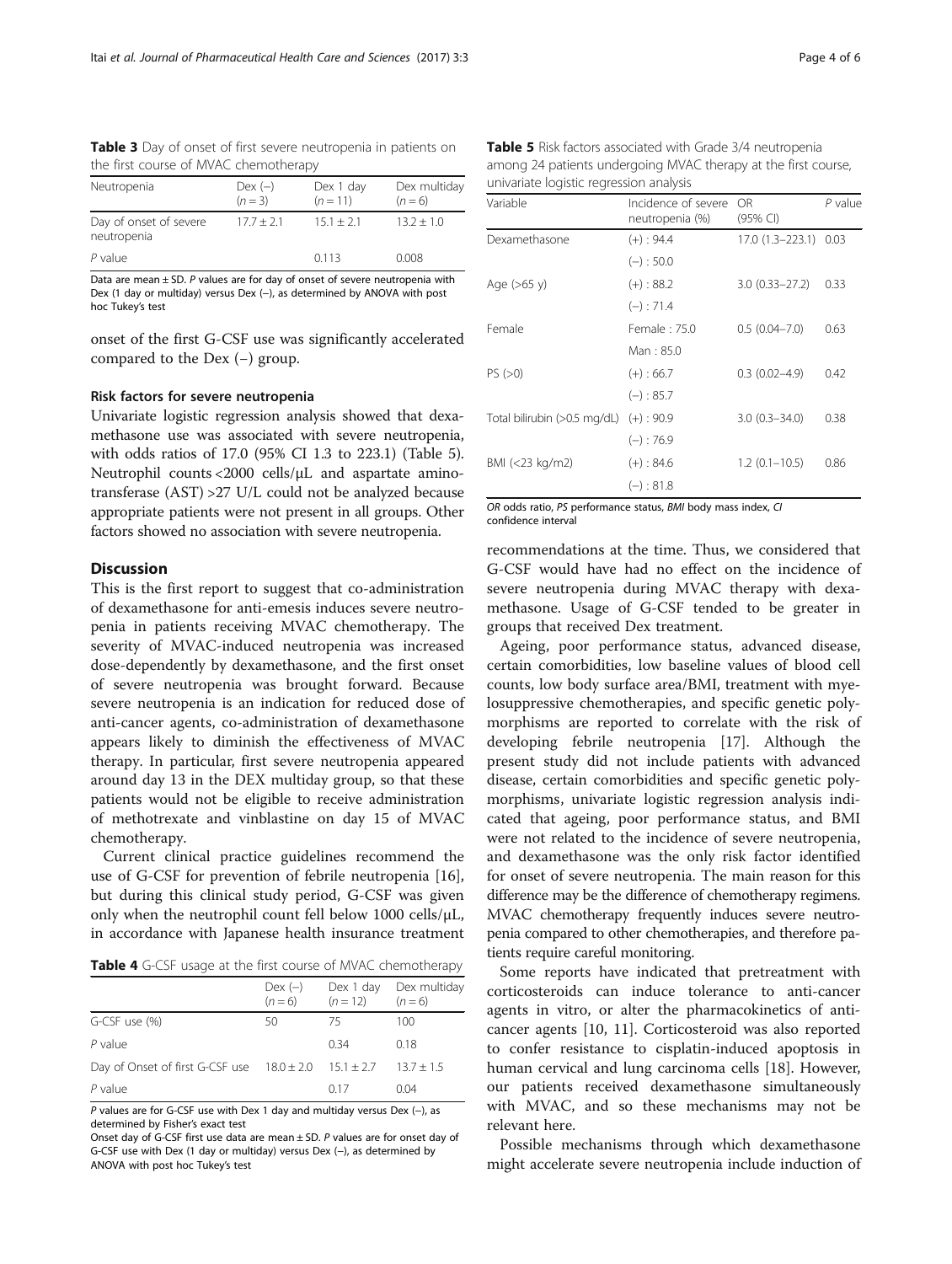<span id="page-4-0"></span>granulocytosis and rapid progenitor cycling, which could heighten bone marrow chemo-sensitivity. This could occur through various mechanisms, such as enhanced release of polymorphonuclear leukocytes from bone marrow, delayed apotosis, and entry of polymorphonuclear leukocytes into inflamed tissues [\[19\]](#page-5-0). This idea is supported by evidence that patients receiving G-CSF concurrently with chemotherapy have more profound neutropenia or depressed neutrophil recovery as compared with historical controls or patients not treated with G-CSF and chemotherapy simultaneously [\[20, 21\]](#page-5-0). Another possible mechanism is drug-drug interaction between dexamethasone and MVAC components. Increased hepatotoxicity of methotrexate has been reported during dexamethasone therapy in humans [\[22\]](#page-5-0) and rats [\[23\]](#page-5-0). This may be due to an increase of drug concentration in liver arising from reduced biliary elimination of the drug in the presence of dexamethasone [\[24\]](#page-5-0). However, it is not yet known whether or not the pharmacokinetics of vinblastine, cisplatin and adriamycin are affected by coadministration with dexamethasone in human and animals.

Our study has several limitations. 1) Since the data were obtained from clinical records, blood counts were not monitored as frequently as would be needed for accurate determination of nadir neutrophils, and the timing of blood counts was not the same for all subjects. 2) We could not determine the possible contribution to febrile neutropenia of other risk factors, including genetic polymorphisms, advanced disease, and certain comorbidities, although we did find that concomitant usage of other drugs had no apparent effect on neutropenia. Also, 3) our study is a single-center retrospective cohort study with relatively few subjects, so it is difficult to eliminate various possible biases and confounding factors. We could not add more patients to this clinical study, since dexamethasone should administered to patients treated with highly emetic chemotherapy according to current guidelines. Further research will be needed to establish the optimum dose and schedule of dexamethasone in individual patients, and to clarify the mechanisms through which dexamethasone affects hemocytes, including blood stem cells.

## Conclusions

We present the first evidence suggesting that coadministration of dexamethasone for anti-emesis increases the severity of neutropenia and brings forward the onset day of neutropenia in bladder cancer patients receiving MVAC chemotherapy.

#### Abbreviations

## Acknowledgements

Not applicable.

#### Funding Not applicable.

### Availability of data and materials

The datasets during and/or analyzed during the current study available from the corresponding author on reasonable request.

## Authors' contributions

SI conducted clinical data, analyzed data, and drafted the manuscripts. YS and YH analyzed data. KI, YM and YK conducted clinical data. JI and AM designed and coordinated the study. TS analyzed data, and help to draft the manuscript. YS designed and coordinated the study, and helped to draft the manuscript. All authors read and approved the final manuscript.

#### Competing interests

The authors declare that they have no competing interests.

#### Ethics approval and consent to participate

This study was carried out in compliance with the requirements of the Ethics Committee at Kanazawa University (protocol No.1008). All analyses were performed using anonymized data.

#### Author details

<sup>1</sup> Division of Life Sciences, Graduate School of Natural Science and Technology, Kanazawa University, Kakuma-machi, Kanazawa 920-1192, Japan. 2 Department of Hospital Pharmacy, University Hospital, Kanazawa University, 13-1 Takara-machi, Kanazawa 920-8641, Japan. <sup>3</sup>Department of Clinical Drug Informatics, Faculty of Pharmacy, Institute of Medical, Pharmaceutical and Health Sciences, Kanazawa University, Kakuma-machi, Kanazawa 920-1192, Japan. <sup>4</sup> Department of Urology, University Hospital, Kanazawa University, 13-1 Takara-machi, Kanazawa 920-8641, Japan. <sup>5</sup>Department of Urology, Public Central Hospital of Matto Ishikawa, 3-8 Kuramitsu, Hakusan 924-8588, Japan. <sup>6</sup>Department of Clinical Pharmacokinetics, Graduate School of Medical Sciences, Kanazawa University, 13-1 Takara-machi, Kanazawa 920-8641, Japan.

#### Received: 1 October 2016 Accepted: 27 December 2016 Published online: 11 January 2017

#### References

- 1. Sternberg CN, Yagoda A, Scher HI, Watoson RC, Herr HW, Morse MJ, et al. MVAC (methotrexate, vinblastine, doxorubicin and cisplatin) for advanced transitional cell carcinoma of urothelium. J Urol. 1988;139:461–9.
- 2. Loehrer Sr PJ, Einhorn LH, Elson PJ, Crawford ED, Kuebler P, Tannock I, et al. A Randomized comparison of cisplatin alone or in combination with methotrexate, vinvlastin, and doxorubicin in patients with metastatic urothelial carcinoma: a cooperative group study. J Clin Oncol. 1992;10:1066–73.
- 3. Sternberg CN, Yagoda A, Scher HI, Watoson RC, Geller N, Herr HW, et al. Methotrexate, vinblastine, doxorubicin, and cisplatin for advanced transitional cell carcinoma of the urothelium. Efficacy and patterns of response and relapse. Cancer. 1989;64:2448–58.
- 4. Morran C, Smith DC, Anderson DA, McArdle CS. Incidence of nausea and vomiting with cytotoxic chemotherapy: a prospective randomized trial of antiemetics. Br Med J. 1979;1:1323–4.
- 5. Basch E, Prestrud AA, Hesketh PJ, Kris MG, Feyer PC, Somerfield MR, et al. Antiemetics: American Society of Clinical Oncology clinical practice guideline update. J Clin Oncol. 2011;29:4189–98.
- Roila F, Herrstedt J, Aapro M, Gralla RJ, Einhorn LH, Ballatori E, et al. Guideline update for MASCC and ESMO in the prevention of chemotherapy- and radiotherapy-induced nausea and vomiting: results of the Perugia consensus conference. Ann Oncol. 2010;21(Supple 5):v232–43.
- 7. Stables R, Andrews PL, Bailey HE, Costall B, Gunning SJ, Hawthorn J, et al. Antiemetic properties of the 5HT3-receptor antagonist, GR38032F. Cancer Treat Rev. 1987;14:333–6.
- 8. Hawthorn J, Cunningham D. Dexamethasone can potentiate the antiemetic action of a 5HT3 receptor antagonist on cyclophosphamide induced vomiting in the ferret. Br J Cancer. 1990;61:56–60.

AST: Aspartate aminotransferase; CINV: Chemotherapy-induced nausea and vomiting; CSF: Colony stimulating factor; Dex: Dexamethasone; IV: Intravenous; MVAC: Methotrexate, vinblastine, adriamycin and cisplatin